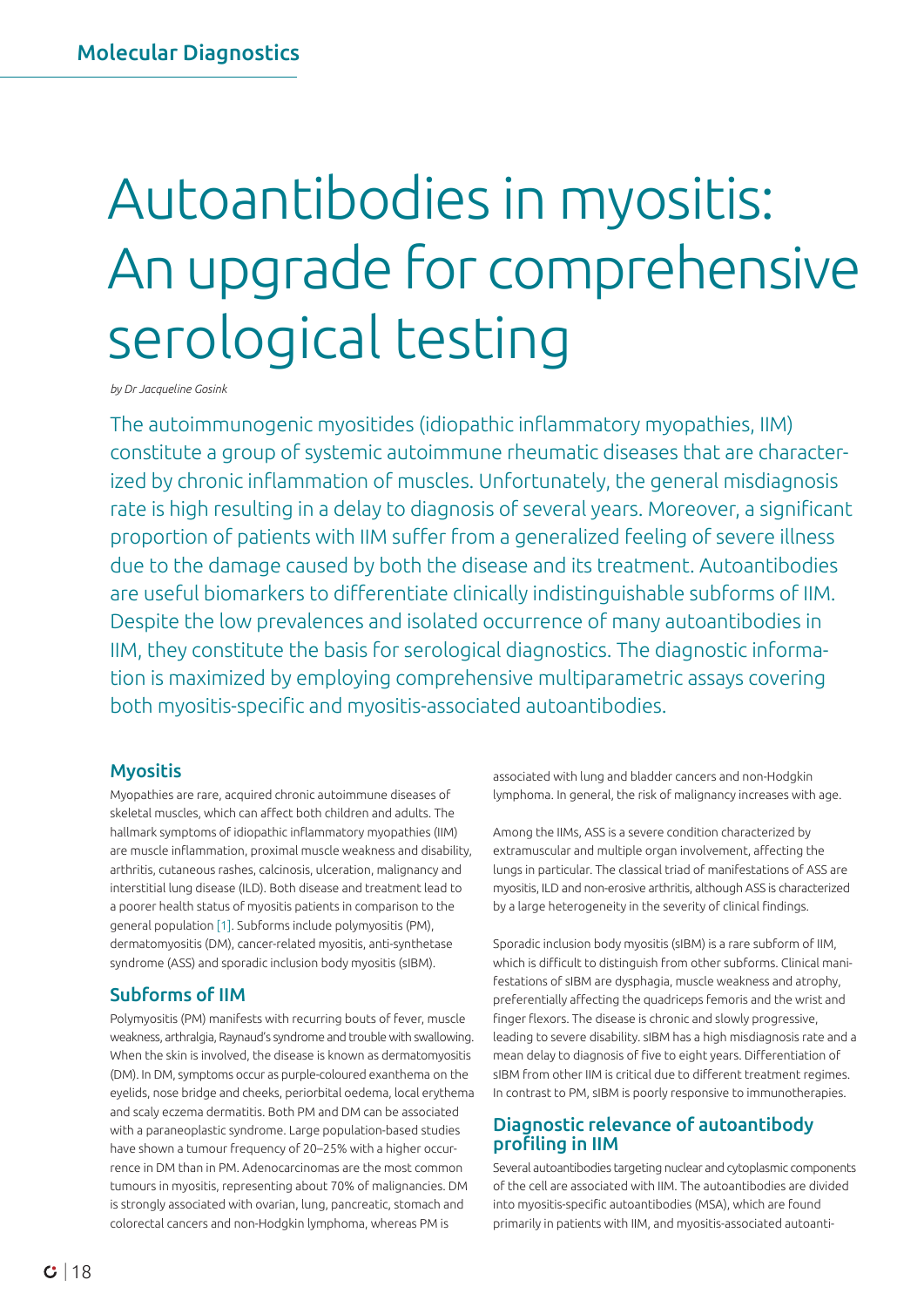bodies (MAA), which are unspecific for IIM and occur also in other diseases, but are nevertheless important diagnostic markers [2]. The isolated presence of MSA against an individual antigen is characteristic for autoimmune myositis. The autoantibody specificity correlates with pathogenesis and is associated with distinct clinical manifestations, thus providing an indication of the disease subform as shown in Table 1 [3]. Target antigens of MSA include the nuclear antigens Mi-2α, Mi-2β, SAE1, NXP2, MDA5 and TIF1γ and the cytoplasmic antigens Jo-1, PL-7, PL-12, EJ, OJ, KS, Zo, Ha-YRS and signal recognition particle (SRP). Target antigens of MAA include the nuclear antigens Ku, PM-Scl75, PM-Scl100 and the cytoplasmic antigen Ro-52. The prevalences of the autoantibodies in IIM range from 1% for the rare parameters anti-EJ and anti-OJ antibodies to around 20% for anti-Jo-1 antibodies.

| Myositis-specific autoantibody   | <b>Associated subform of IIM</b> |
|----------------------------------|----------------------------------|
| $cN-1A$                          | sIBM                             |
| <b>EJ</b>                        | ASS, ILD                         |
| Ha-YRS                           | ASS                              |
| <b>HMGCR</b>                     | <b>NM</b>                        |
| $Jo-1$                           | <b>ASS</b>                       |
| <b>KS</b>                        | <b>ASS</b>                       |
| MDA5                             | DM, ILD                          |
| $Mi-2a$                          | DM, caDM                         |
| $Mi-2\beta$                      | DM, caDM                         |
| NXP <sub>2</sub>                 | DM, ILD, caDM                    |
| LO                               | ASS, ILD                         |
| <b>PL-12</b>                     | ASS, ILD                         |
| $PL-7$                           | ASS, ILD                         |
| SAE1                             | DM, ILD, caDM                    |
| <b>SRP</b>                       | ASS, NM, cardiac involvement     |
| TIF1y                            | DM, caDM                         |
| Myositis-associated autoantibody | Associated subform of IIM        |
| Ku                               | <b>OS</b>                        |
| PM-Scl75                         | OS, DM                           |
| PM-Scl100                        | OS, DM                           |
| Ro-52                            | <b>ILD</b>                       |

**Table 1. Myositis-specific and associated autoantibodies and the corresponding subform of IIM** ASS, anti-synthetase syndrome; caDM, cancer-associated dermatomyositis; DM, dermatomyositis; ILD, interstitial lung disease; NM, necrotizing myopathy; OS, overlap syndromes; sIBM, sporadic inclusion body myositis.

Newer diagnostic strategies now include MSA as biomarkers to aid phenotype classification, malignancy risk assessment and therapy prognosis [4]. Autoantibodies against the aminoacyl tRNA synthetases Jo-1, PL-7, PL-12, EJ, OJ, KS, Zo and Ha-YRS are characteristic of ASS, while those against Mi-2α, Mi-2β, SAE1, NXP2, MDA5 and TIF1γ occur in DM. Autoantibodies against PM-Scl75, PM-Scl100 and Ku indicate an overlap syndrome, in particular with the autoimmune connective tissue disease systemic sclerosis. The anti-Ro-52, -MDA5, -PL-7, -PL-12, -OJ, and -EJ autoantibodies are associated with an elevated risk of ILD. Positivity for myositis autoantibodies can be the first indicator of an underlying tumour. In particular, autoantibodies against SAE1, TIF1γ and NXP2 are associated with an increased risk of cancer in adult patients with IIM. Also the production of anti-Jo1 and anti-PL-12 autoantibodies may be driven by malignancy. Consequently, a myositis diagnosis in adults should always be followed up by tumour screening.



Comprehensive studies in various centres in Europe have shown that the simultaneous investigation of myositis-specific antibodies in a large profile can significantly increase the serological detection rate [3, 5, 6]. The specificities for the individual antigens were between 97% and 100%. Importantly, the autoantibody prevalences were low, amounting to under 10% for most autoantibodies (exception: anti-Jo-1 with a prevalence ranging between 12% and 21%) (Fig. 1). These low prevalences underpin the need for comprehensive multiparameter testing in suspected cases to maximize the autoantibody detection rate allowing accurate serodiagnosis.

#### New autoantibodies in IIM: anti-cN1A, anti-HMGCR, anti-Ks, anti-Ha, anti-Zoα autoantibodies

While several MSA and MAA are known since the mid-1970s, new candidates are currently explored regarding their potential role as biomarkers for IIM.

Autoantibodies against the skeletal muscle antigen cytosolic 5'-nucleotidase 1A (cN-1A) are the only currently known biomarker for sIBM. Due to their high specificity, their detection can in particular aid the differentiation of sIBM from other muscle diseases such as PM, DM, necrotizing myopathy (NM), muscular dystrophy or myasthenia gravis. The detection of anti-cN-1A autoantibodies may facilitate early diagnosis of sIBM, especially when the clinical picture is unclear and/or when typical pathological features are not yet detectable. In sIBM, the detection of anti-cN-1A antibodies can play a valuable role in securing an early diagnosis and reducing the number of muscle biopsies per person. Two reference laboratories used two different serum panels to evaluate the diagnostic performance of the Anti-cN-1A ELISA (EUROIMMUN) (Fig. 1) [7]. The study found a prevalence of anti-cN1A autoantibodies in sIBM to be 39–47% and confirmed both the high specificity of anti-cN-1A autoantibodies for sIBM and their utility for differentiating sIBM from other IIMs. Further studies are in progress to probe the clinical meaningfulness of anti-cN-1A antibody determination, for example the association of anti-cN-1A antibodies with particular disease features [8].